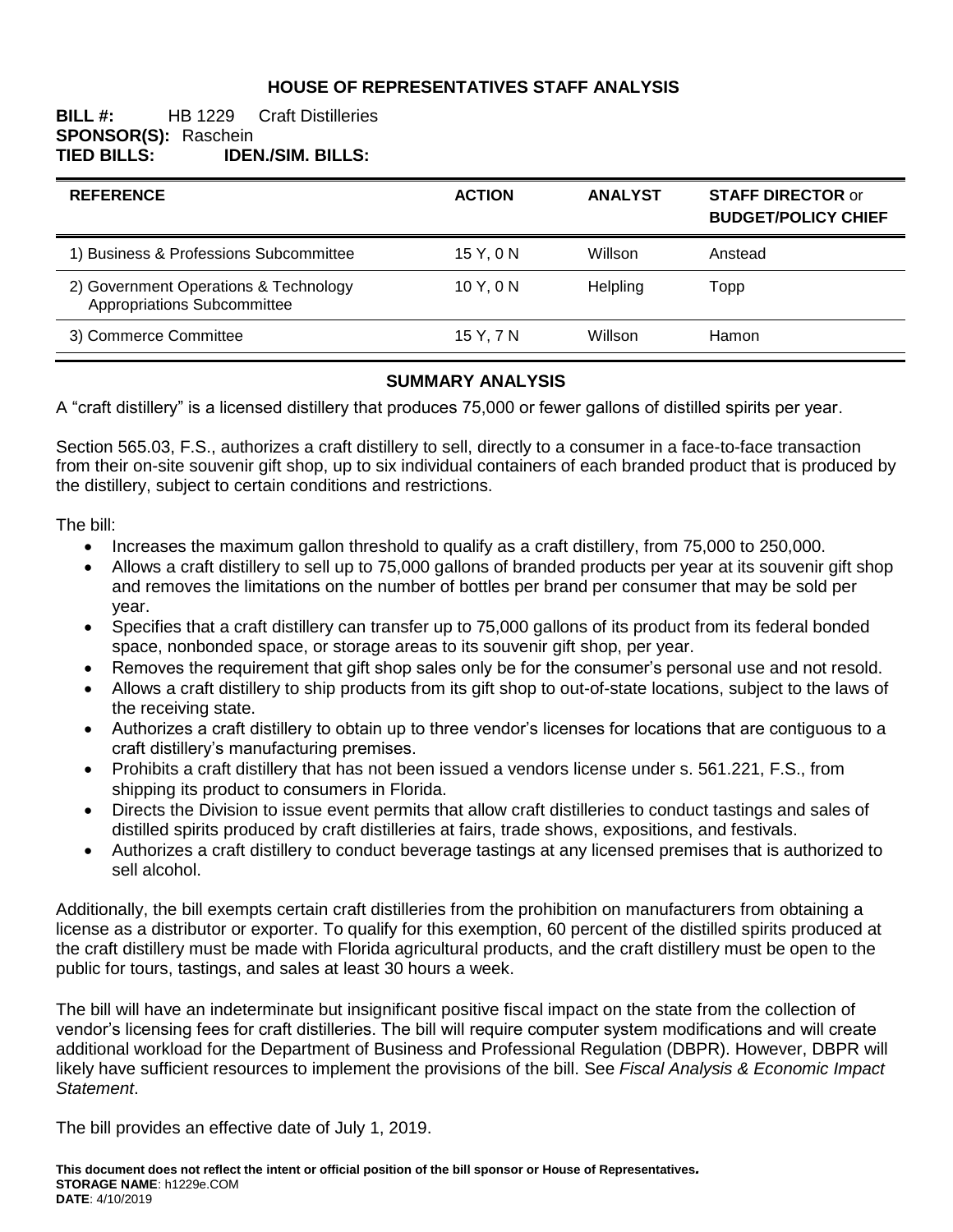## **FULL ANALYSIS**

## **I. SUBSTANTIVE ANALYSIS**

### A. EFFECT OF PROPOSED CHANGES:

#### Current Situation

#### **Beverage Law**

In Florida, the Beverage Law<sup>1</sup> regulates the manufacture, distribution, and sale of wine, beer, and liquor by manufacturers, distributors, and vendors. The Division of Alcoholic Beverages and Tobacco (Division) within the Department of Business and Professional Regulation (DBPR) administers and enforces the Beverage Law.<sup>2</sup>

"Alcoholic beverages" are defined in s. 561.01, F.S., as "distilled spirits and all beverages containing one-half of 1 percent or more alcohol by volume." "Malt beverages" are brewed alcoholic beverages containing malt.<sup>3</sup>

Section 561.14, F.S., specifies license and registration classifications used in the Beverage Law:

- "Manufacturers" are those "licensed to manufacture alcoholic beverages and distribute the same at wholesale to licensed distributors and to no one else within the state, unless authorized by statute."
- "Distributors" are those "licensed to sell and distribute alcoholic beverages at wholesale to persons who are licensed to sell alcoholic beverages."
- "Importers" are those "licensed to sell, or to cause to be sold, shipped, and invoiced, alcoholic beverages to licensed manufacturers or licensed distributors, and to no one else in this state."
- "Vendors" are those "licensed to sell alcoholic beverages at retail only" and may not "purchase or acquire in any manner for the purpose of resale any alcoholic beverages from any person not licensed as a vendor, manufacturer, bottler, or distributor under the Beverage Law."

#### **Three-Tier System and Tied House Evil**

Since the repeal of Prohibition in 1933, regulation of alcohol in the United States has traditionally been based upon what is termed the "three-tier system." The system requires separation of the manufacture, distribution, and sale of alcoholic beverages. The manufacturer creates the beverages, and the distributor obtains the beverages from the manufacturer to deliver to the vendor. The vendor makes the ultimate sale to the consumer.<sup>4</sup>

Generally, only licensed vendors are permitted to sell alcoholic beverages directly to consumers at retail, and manufacturers, distributors, and exporters<sup>5</sup> are generally prohibited from holding a vendor's license. <sup>6</sup> Manufacturers, distributors, and vendors are generally prohibited from being licensed or having an interest in more than one tier.<sup>7</sup>

 $\overline{a}$ 

**STORAGE NAME**: h1229e.COM **PAGE: 2 DATE**: 4/10/2019

<sup>&</sup>lt;sup>1</sup> Section 561.01(6), F.S., provides that the "The Beverage Law" means chs. 561, 562, 563, 564, 565, 567, and 568, F.S.

 $2^2$  S. 561.02, F.S.

 $3$  S. 563.01, F.S.

 $4$  S. 561.14, F.S.

 $5$  S. 561.01(16), F.S. "Exporter" means any person that sells alcoholic beverages to persons for use outside the state and includes a ship's chandler and a duty-free shop

 $6$  S. 561.22(1), F.S.; s. 561.14(3), F.S. However, see the exceptions provided in ss. 561.221 and 565.03, F.S.

<sup>7</sup> *See* ss. 561.22, F.S.; 561.24, F.S.; 561.14(1), F.S.; and 563.022(14)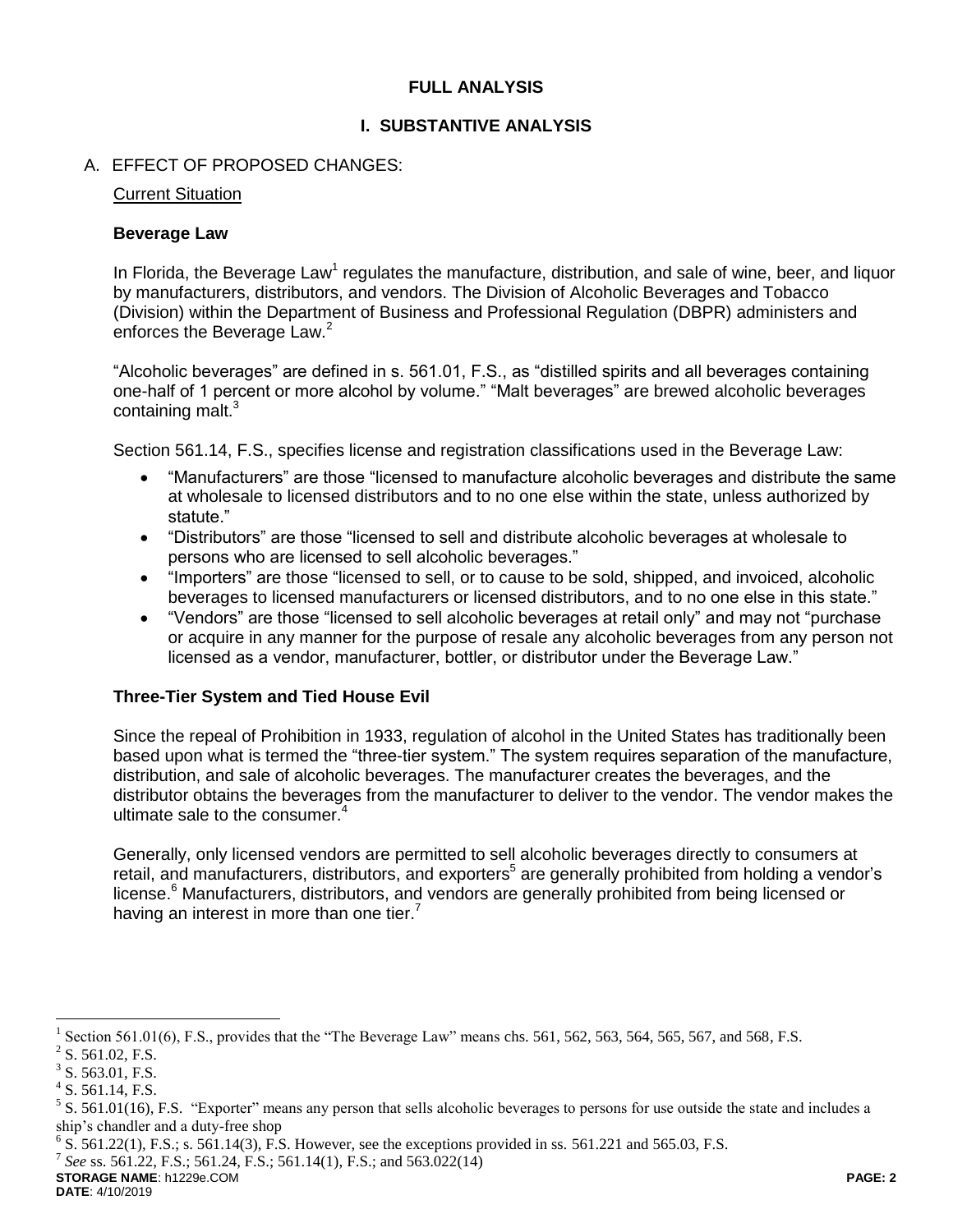The three-tier system is deeply rooted in the perceived evils of the "tied house" in which a bar is owned or operated by a manufacturer or the manufacturer exercises undue influence over the retail vendor.<sup>8</sup>

## **Exceptions to the Three-Tier System**

Exceptions to the three-tier regulatory system allow certain in-state wineries, $9$  craft breweries,  $10$  and craft distilleries to sell directly to consumers.<sup>11</sup> Further, certain restaurants may be granted a vendor's license to manufacture a limited quantity of malt beverages which can be sold to consumers for consumption on premises.<sup>12</sup>

Wineries may receive up to 3 vendor's licenses on property contiguous to the manufacturing premises of the winery.<sup>13</sup> Section 599.004, F.S., establishes the Florida Farm Winery Program within the Department of Agriculture and Consumer Services. The requirements for certification include that a winery produce or sell less than 250,000 gallons of wine annually of which 60% is made from state agricultural products, maintain a minimum of 5 acres of owned or managed land in Florida which produces commodities used in the production of wine, be open to the public for tours, tastings, and sales at least 30 hours each week, and pay an annual application and registration fee of \$100.

Section 561.24, F.S., prohibits the licensing of a manufacturer as a distributor or exporter. Wineries that qualify as a certified Florida Farm Winery are the sole exception to this prohibition. Additionally, the Division may issue permits for a certified Florida Farm Winery to conduct tasting and sales of its wines at Florida fairs, trade shows, expositions, and festivals. The permit is limited to the length of the event. The certified Florida Farm Winery is required to pay all entry fees and must have a winery representative present during the event.

#### **Distilleries and Craft Distilleries**

Section 565.01, F.S., defines the terms "liquor," "distilled spirits," "spirituous liquors," "spirituous beverages," or "distilled spirituous liquors" to mean "that substance known as ethyl alcohol, ethanol, or spirits of wine in any form, including all dilutions and mixtures thereof from whatever source or by whatever process produced."

A "distillery" is a manufacturer of distilled spirits,<sup>14</sup> and a "craft distillery" is a licensed distillery that produces 75,000 or fewer gallons of distilled spirits per calendar year on its premises. A craft distillery must notify the Division in writing of its decision to qualify as a craft distillery.<sup>15</sup>

A distillery engaged solely in the business of manufacturing distilled spirits, or a person engaged in the business of blending and rectifying distilled spirits must pay a state license tax of \$4,000 for each plant or branch operating in Florida. The license tax for a craft distillery is \$1,000. Persons who engage in the business of distilling spirits may also rectify and blend spirituous liquors without paying an additional license tax.<sup>16</sup>

According to the Division, 58 of the 60 licensed distilleries operating in Florida produce less than 75,000 gallons of distilled spirits.<sup>17</sup>

 $\overline{a}$ 

<sup>8</sup> *See* Andrew Tamayo, *What's Brewing in the Old North State: An Analysis of the Beer Distribution Laws Regulating North Carolina's Craft Breweries*, 88 N.C. L. REV. 2198 (2010), [http://scholarship.law.unc.edu/nclr/vol88/iss6/6.](http://scholarship.law.unc.edu/nclr/vol88/iss6/6) 9

*See* s. 561.221(1), F.S.

<sup>&</sup>lt;sup>10</sup> *See* s. 561.221(2), F.S.

<sup>11</sup> *See* s. 565.03, F.S.

<sup>12</sup> *See* s. 561.221(3), F.S.

 $13$  See s. 561. 221(1), F.S.

 $14$  s. 565.03(1)(c), F.S.

 $15$  s. 565.03(1)(b), F.S.

 $^{16}$  s. 565.03(2)(b), F.S.

**STORAGE NAME**: h1229e.COM **PAGE: 3** <sup>17</sup> Department of Business and Professional Regulation, Agency Analysis of 2019 HB 1229, p. 4 (Mar. 18, 2019).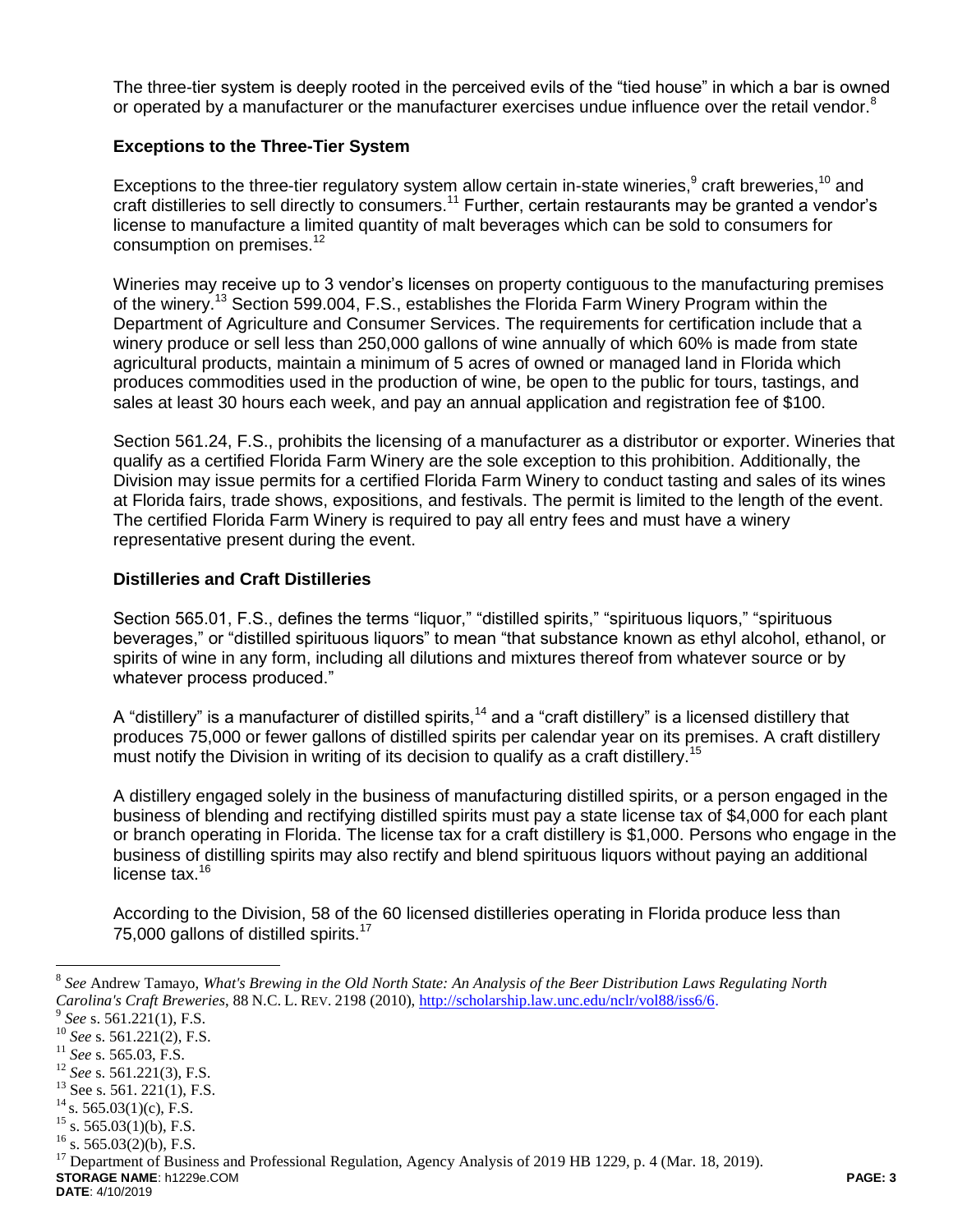# *Retail Sales by Craft Distilleries*

A craft distillery is allowed to sell to consumers branded products<sup>18</sup> distilled on the licensed premises. The products must be in factory-sealed containers that are filled at the distillery and sold for offpremises consumption.<sup>19</sup> The sales must occur at the distillery's souvenir gift shop located on private property contiguous to the licensed distillery premises, and included on the sketch submitted with the license application.<sup>20</sup> Sales must be in face-to-face transactions with consumers<sup>21</sup> who are making a purchase of no more than six individual containers of each branded product.<sup>22</sup> The craft distillery is not required to obtain a vendor's license to sell to consumers from their souvenir gift shop.

The Division must approve any subsequent revisions to a craft distillery's sketch to verify that the retail location operated by the craft distillery is "owned or leased by the craft distillery and on property contiguous to the craft distillery's production building."<sup>23</sup>

Section 565.03, F.S., imposes the following requirements and prohibitions for craft distilleries:

- A craft distillery may not ship, arrange to ship, or deliver distilled spirits to consumers, but may ship, arrange to ship, or deliver distilled spirits to manufacturers of distilled spirits, wholesale distributors of distilled spirits, state or federal bonded warehouses, and exporters.
- A craft distillery may not transfer its license or any ownership interest to any individual or entity with a direct or indirect interest in another distillery licensed in any other state, territory, or country. However, a craft distillery may be affiliated with another distillery that produces 75,000 or fewer gallons per calendar year of distilled spirits on its premises or in any other state, territory, or country.
- A craft distillery must report to the Division within 5 business days after it has reached the 75,000-gallon production limit and cease making sales to consumers on the day after it reaches the production limit.
- A craft distillery must submit beverage excise taxes on distilled spirits sold to consumers in its monthly report to the Division.
- Containers must comply with the container limits in s. 565.10, F.S., which prohibits the sale and distribution of distilled spirits in any size container in excess of 1.75 liters or 59.18 ounces.

# **Alcoholic Beverage Deliveries**

Vendors, but not manufacturers or distributors, are allowed to make deliveries away from their place of business for sales actually made at their licensed place of business. Telephone, electronic, and mail orders received at a vendor's licensed place of business are construed as a sale actually made at the vendor's licensed place of business. Deliveries may be made in vehicles that are owned or leased by the vendor, or in a third-party vehicle pursuant to a contract with a third party with whom the vendor has contracted to make deliveries, including, but not limited to, common carriers. $24$ 

Craft breweries that also hold a vendor's licenses are specifically prohibited from making deliveries under this law. $25$ 

 $\overline{a}$ 

 $24$  S. 561.57(1) & (2), F.S.

**STORAGE NAME**: h1229e.COM **PAGE: 4**  $^{25}$  Ss. 561.221 (2)(d), F.S.; 565.57(1), F.S.

Section 565.03(1)(a), F.S., defines "branded product" to mean "any distilled spirits product manufactured on site, which requires a federal certificate and label approval by the Federal Alcohol Administration Act or federal regulations."  $19$  s. 565.03(1)(c), F.S.

<sup>20</sup> *Id.*

<sup>&</sup>lt;sup>21</sup> s. 565.03(1)(c)4., F.S.  $^{22}$  s. 565.03(1)(c)1., F.S.

<sup>23</sup> *Id.*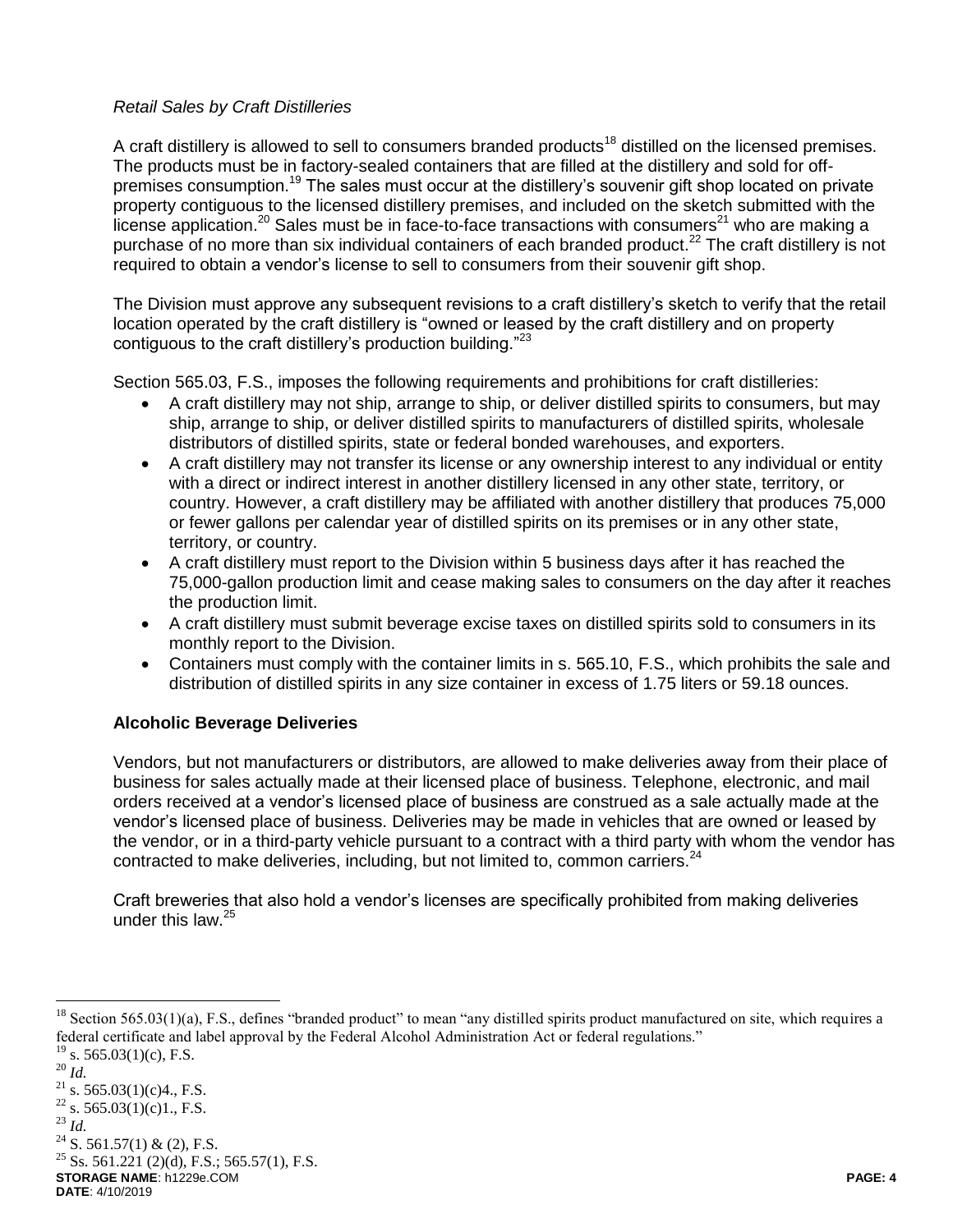# **Beverage Tastings by Distributors and Vendors**

Section 565.17, F.S., provides an exemption to the Tied-House Evil Laws, authorizing vendors and liquor distributors to conduct liquor tastings at any location that is allowed to sell liquor by the package or for consumption on premises. The tastings must be directed toward the of-age general public.

### Effect of the Bill

The bill:

- Increases the maximum gallon threshold to qualify as a craft distillery, from 75,000 to 250,000.
- Allows a craft distillery to sell up to 75,000 gallons of branded products per year at its souvenir gift shop and removes the limitations on the number of bottles per brand per consumer that may be sold per year.
- Specifies that a craft distillery can transfer up to 75,000 gallons of its product from its federal bonded space, nonbonded space, or storage areas to its souvenir gift shop, per year.
- Removes the requirement that gift shop sales only be for the consumer's personal use and not for resale.
- Allows a craft distillery to ship products out-of-state, subject to the laws of the receiving state.
- Authorizes a craft distillery to obtain up to three vendor's licenses for locations that are contiguous to the craft distillery's manufacturing premises.
- Prohibits a craft distillery that has not been issued a vendors license under s. 561.221, F.S. from shipping its product to consumers in Florida.
- Directs the Division to issue event permits to craft distilleries to conduct tastings and sales of distilled spirits produced by craft distilleries at fairs, trade shows, expositions, and festivals.
- Authorizes a craft distillery to conduct beverage tastings at any licensed premises that is authorized to sell alcohol.

Additionally, the bill exempts certain craft distilleries from the prohibition on manufacturers from obtaining a license as a distributor or exporter. To qualify for this exemption, 60 percent of the distilled spirits produced at the craft distillery must be made with Florida agricultural products, and the craft distillery must be open to the public for tours, tastings, and sales at least 30 hours a week.

## B. SECTION DIRECTORY:

- **Section 1.** Amends s. 561.221, F.S.; authorizing a craft distillery to hold multiple vendor's licenses for the sale of alcoholic beverages; authorizing certain wineries and craft distilleries to transfer wine or distilled spirits to its vendor's licensed premises; requiring the Division of Alcoholic Beverages and Tobacco of the Department of Business and Professional Regulation to issue permits to a craft distillery to conduct tastings and sales at specified events.
- **Section 2.** Amends s. 561.24, F.S.; authorizing a craft distillery to be licensed as a distributor under certain circumstances.
- **Section 3.** Amends s. 565.03, F.S.; revising the definition of "craft distillery"; revising the requirements for the sale of branded products by a licensed craft distillery to consumers; deleting a provision that prohibits a craft distillery from selling more than six individual containers of a branded product to a consumer; revising requirements relating to the shipping of distilled spirits to consumers by a craft distillery; providing that it is unlawful to transfer a certain distillery license, or ownership in a distillery license, to certain individuals or entities; prohibiting a craft distillery from having its ownership affiliated with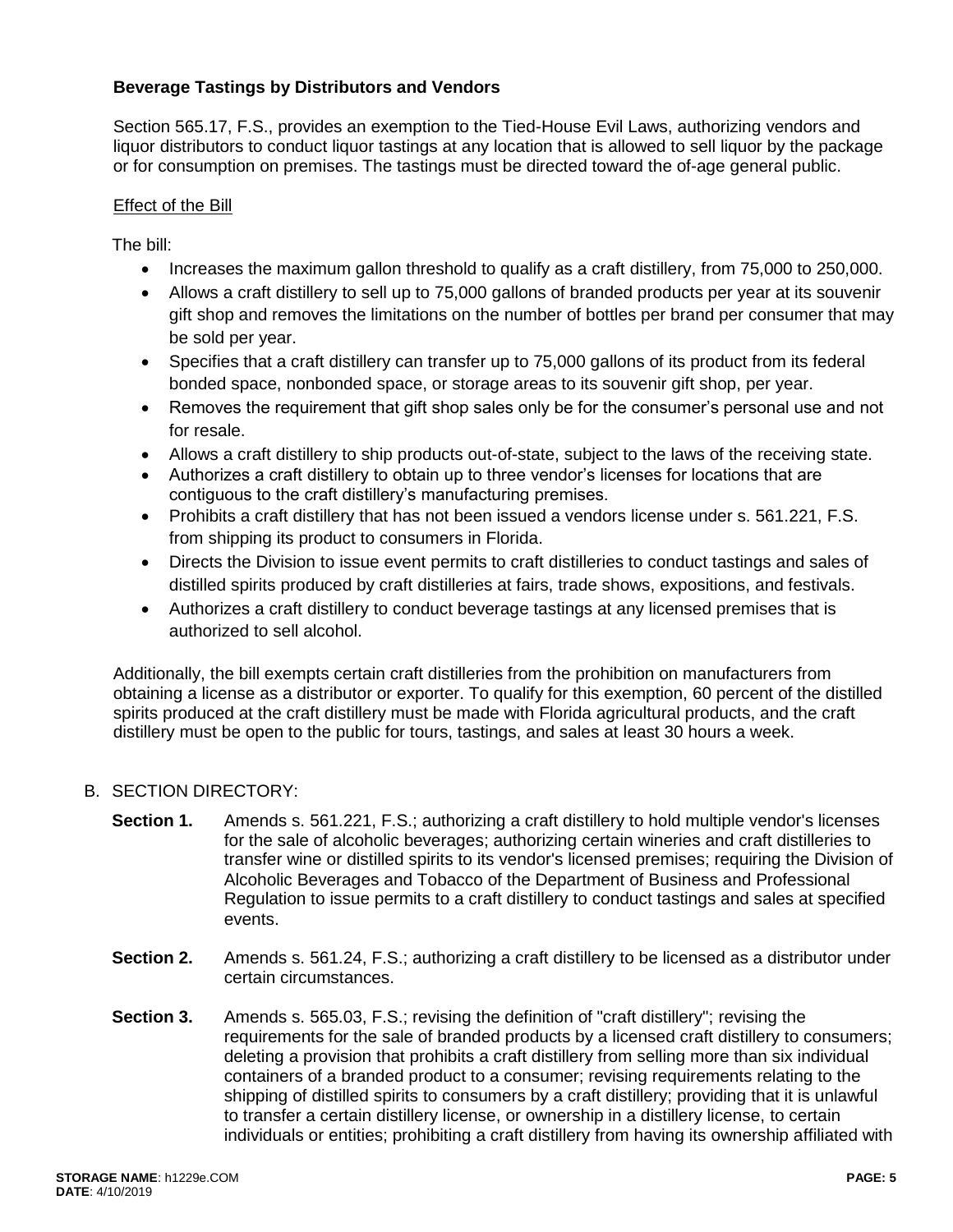certain other distilleries; authorizing a craft distillery to transfer specified distilled spirits to its souvenir gift shop; requiring a craft distillery to submit certain excise taxes.

- **Section 4.** Amends s. 565.17, F.S.; authorizing a craft distillery to conduct spirituous beverage tastings under certain circumstances.
- **Section 5.** Provides for an effective date.

# **II. FISCAL ANALYSIS & ECONOMIC IMPACT STATEMENT**

# A. FISCAL IMPACT ON STATE GOVERNMENT:

1. Revenues:

The bill allows craft distilleries to obtain up to three vendor's licenses to sell distilled beverages on their premises. There will be an indeterminate but insignificant positive fiscal impact from the collection of licensing fees from craft distilleries that choose to obtain vendor's licenses.

2. Expenditures:

DBPR indicated that between 2.00 and 3.00 FTE and an additional \$166,431 in budget will be needed to perform audits and make computer system modifications for the department to properly implement the bill.<sup>26</sup> However, as of January 29, 2019, the department had 9.00 vacant FTE over 180 days within the Division of Alcoholic Beverages and Tobacco that could be used by DBPR to perform the duties relating to the additional workload resulting from the bill. There will likely be sufficient resources within DBPR to implement the provisions of the bill related to additional workload and computer system modifications.

- B. FISCAL IMPACT ON LOCAL GOVERNMENTS:
	- 1. Revenues:

None.

2. Expenditures:

None.

C. DIRECT ECONOMIC IMPACT ON PRIVATE SECTOR:

The bill may have a positive economic impact for many craft distilleries due to the removal of many current regulatory constraints, resulting in enhanced marketing and brand recognition, increased sales volume, and access to new markets and consumers.

D. FISCAL COMMENTS:

None.

 $\overline{a}$ 

# **III. COMMENTS**

- A. CONSTITUTIONAL ISSUES:
	- 1. Applicability of Municipality/County Mandates Provision:

Not Applicable. This bill does not appear to affect county or municipal governments.

**STORAGE NAME**: h1229e.COM **PAGE: 6 DATE**: 4/10/2019  $^{26}$  Florida Department of Business and Professional Regulation, Agency Analysis of 2019 HB 1229, pp. 4-6. (Mar. 18, 2019)